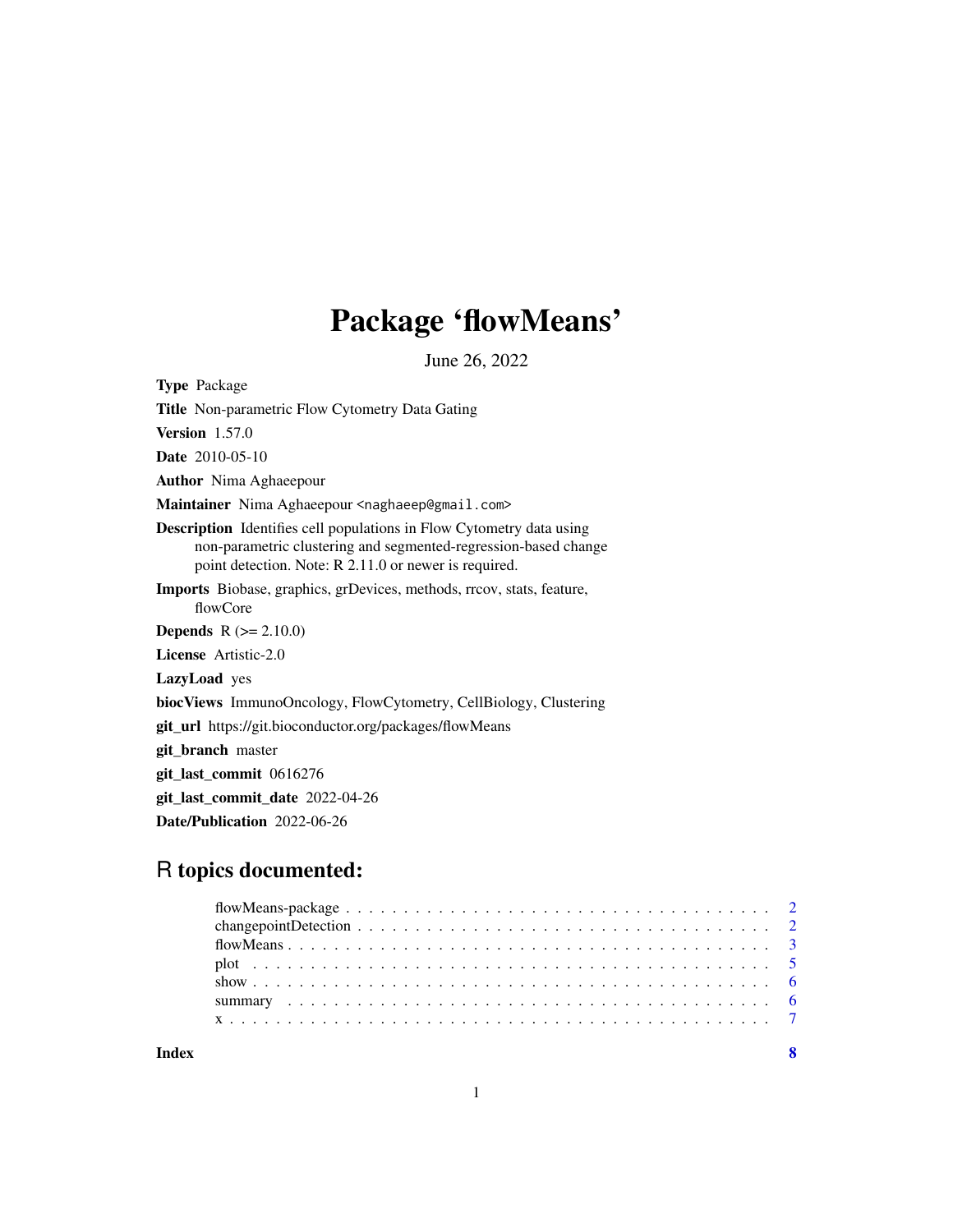<span id="page-1-0"></span>flowMeans-package *flowMeans Package*

#### Description

Non-parametric Flow Cytometry Data Gating

#### Details

| Package:  | flowMeans             |
|-----------|-----------------------|
| Type:     | Package               |
| Version:  | 1.0                   |
| Date:     | 2010-03-02            |
| License:  | Artistic-2.0 or newer |
| LazyLoad: | yes                   |

#### Author(s)

Nima Aghaeepour <naghaeep@bccrc.ca>

#### Examples

```
library(flowMeans)
data(x)
res <- flowMeans(x, c("FL1.H", "FL2.H", "FL3.H", "FL4.H"), MaxN=10)
plot(x[,c(3,4)], res, c("FL1.H", "FL2.H"))
```
changepointDetection *Change-Point Detection*

#### Description

Fits a two-component piecewise linear regression to the minimum distance between merged clusters vs the number of clusters for a list of merged cluster solutions.

#### Usage

```
changepointDetection(vect, OrthagonalResiduals = FALSE, PlotFlag = FALSE)
```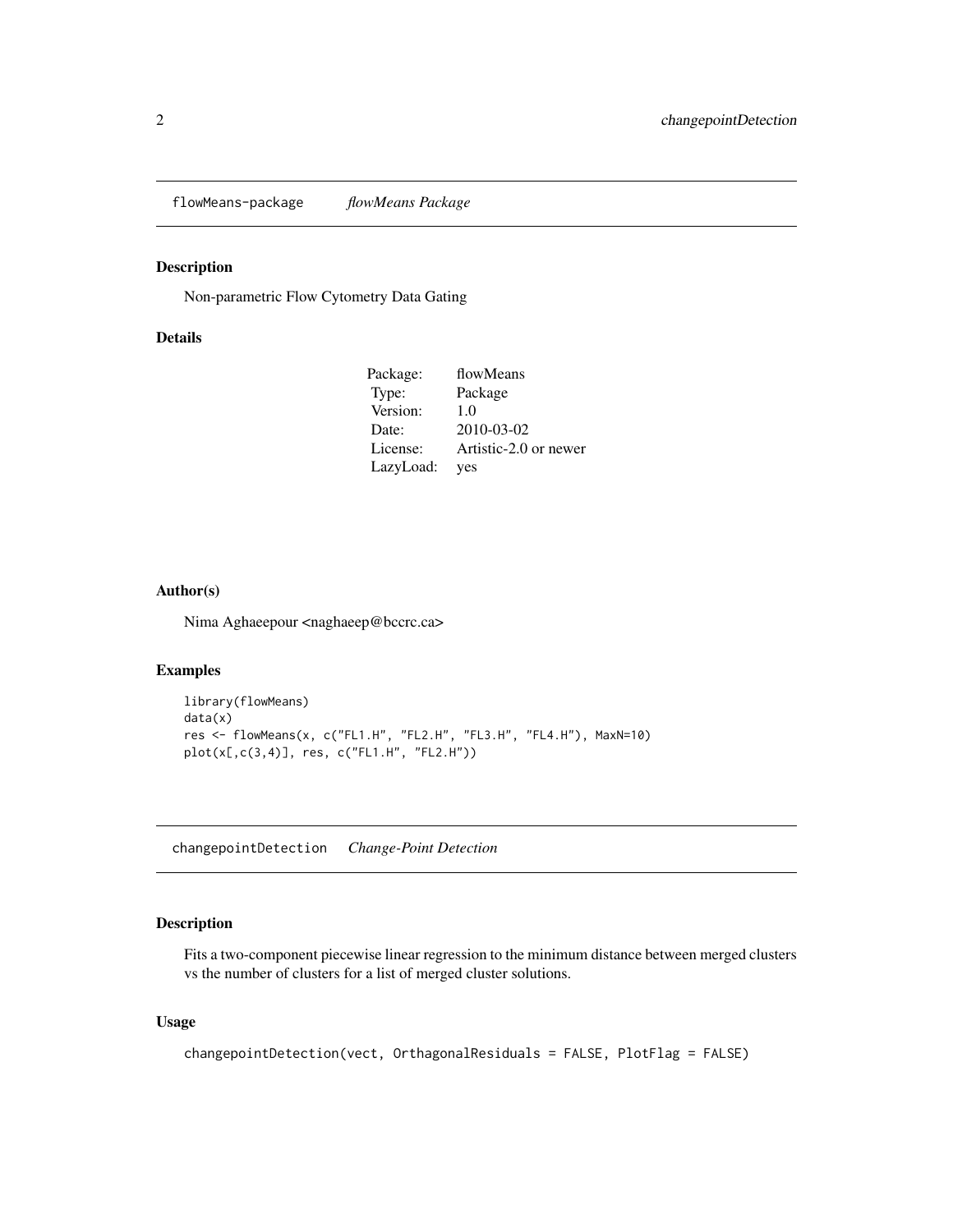#### <span id="page-2-0"></span>flowMeans 3

#### Arguments

| vect                | A vector of minimum distances between clusters chosen to be merged at each                        |
|---------------------|---------------------------------------------------------------------------------------------------|
|                     | <i>iteration.</i>                                                                                 |
| OrthagonalResiduals |                                                                                                   |
|                     | Boolean value, indicates if the residuals must be transformed to orthagonal dis-<br>tance or not. |
| PlotFlag            | Boolean value, indicating if the regression lines must be visualized.                             |

#### Value

| MinIndex | Index of the merging step that produced the final results.                                   |
|----------|----------------------------------------------------------------------------------------------|
| 11       | First regression line used for finding the changepoint for stopping the merging<br>process.  |
| 12       | Second regression line used for finding the changepoint for stopping the merging<br>process. |

#### Author(s)

Nima Aghaeepour

#### Examples

```
library(flowMeans)
data(x)
res <- flowMeans(x, c("FL1.H", "FL2.H", "FL3.H", "FL4.H"), MaxN=10)
ft<-changepointDetection(res@Mins)
plot(res@Mins)
abline(ft$l1)
abline(ft$l2)
```
<span id="page-2-1"></span>flowMeans *flowMeans*

#### Description

Finds a good fit to the data using k-means clustering algorithm. Then merges the adjacent dense spherical clusters to find non-spherical clusters.

#### Usage

flowMeans(x, varNames=NULL, MaxN = NA, NumC = NA, iter.max = 50, nstart = 10, Mahalanobis = TRUE, Standardize = TRUE, Update = "Mahalanobis", OrthagonalResiduals=TRUE, MaxCovN=NA, MaxKernN=NA, addNoise=TRUE)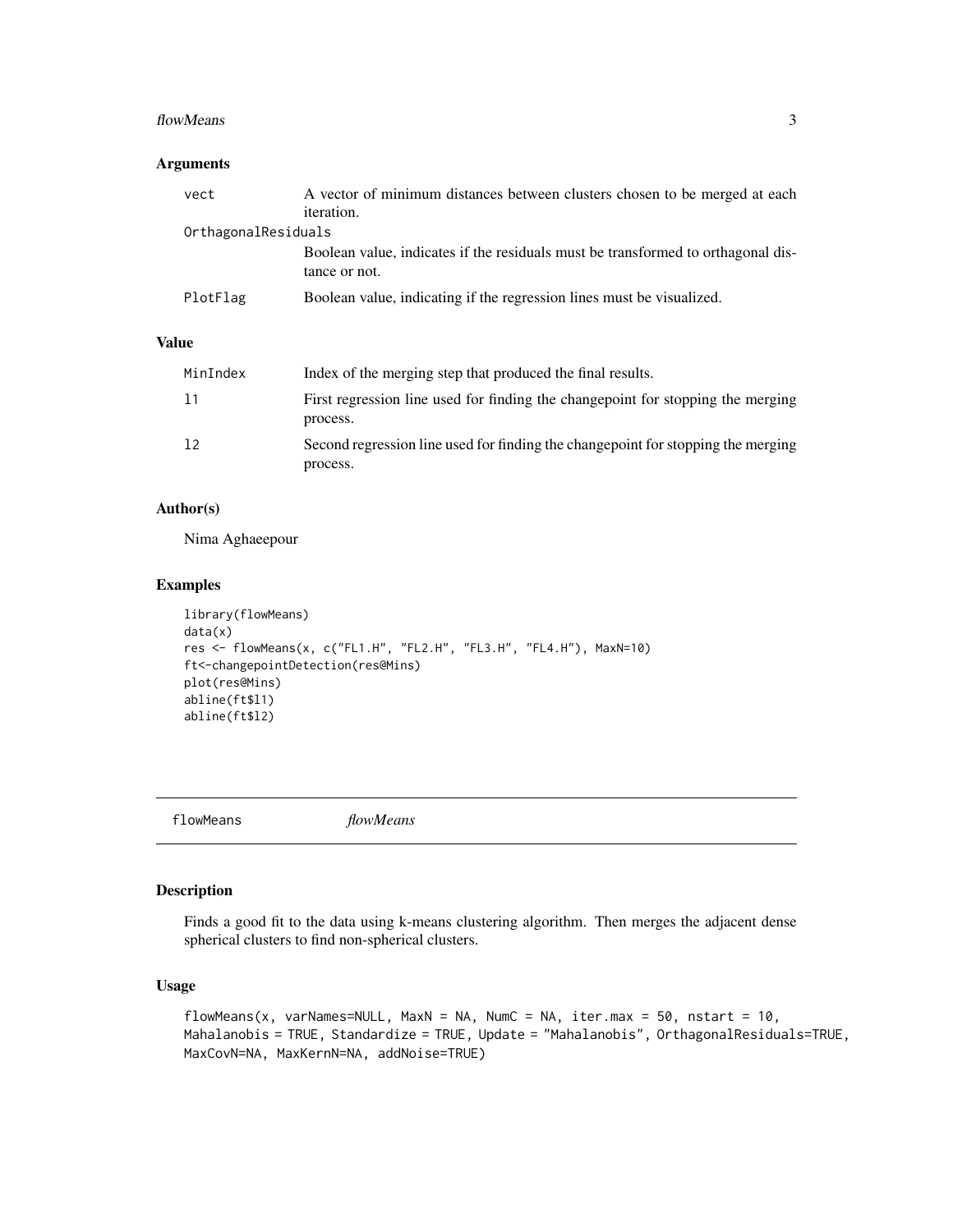#### Arguments

| X                   | A matrix, data frame of observations, or object of class flowFrame. Rows cor-<br>respond to observations and columns correspond to variables.                                                                                                                                                                     |  |
|---------------------|-------------------------------------------------------------------------------------------------------------------------------------------------------------------------------------------------------------------------------------------------------------------------------------------------------------------|--|
| varNames            | A character vector specifying the variables (columns) to be included in cluster-<br>ing. When it is left unspecified, all the variables will be used.                                                                                                                                                             |  |
| MaxN                | Maximum number of clusters. If set to NA (default) the value will be estimated<br>automatically.                                                                                                                                                                                                                  |  |
| <b>NumC</b>         | Number of clusters. If set to NA (default) the value will be estimated automati-<br>cally.                                                                                                                                                                                                                        |  |
| iter.max            | The maximum number of iterations allowed.                                                                                                                                                                                                                                                                         |  |
| nstart              | The number of random sets used for initialization.                                                                                                                                                                                                                                                                |  |
| Mahalanobis         | Boolean value. If TRUE (default) mahalanobis distance will be used. Other-<br>wised, euclidean distance will be used.                                                                                                                                                                                             |  |
| Standardize         | Boolean value. If TRUE (default) the data will be transformed to the $[0,1]$ inter-<br>val.                                                                                                                                                                                                                       |  |
| Update              | String value. If set to "Mahalanobis" the distance function will be updated<br>at each merging iteration with recalculating mahalanobis distances. If set to<br>"Mean" the distance matrix will be updated after each merging step with aver-<br>aging. If set to "None" the distance matrix will not be updated. |  |
| MaxCovN             | Maximum number of points, used for calculating the covariance. If set to NA<br>(default), all the points will be used.)                                                                                                                                                                                           |  |
| MaxKernN            | Maximum number of points, used for counting the modes using kernel density<br>estimation. If set to NA (default), all the points will be used.)                                                                                                                                                                   |  |
| addNoise            | Boolean value. Determines if uniform noise must be added to the data to prevent<br>singularity issues or not.                                                                                                                                                                                                     |  |
| OrthagonalResiduals |                                                                                                                                                                                                                                                                                                                   |  |
|                     | Boolean value, indicates if the residuals must be transformed to orthagonal dis-<br>tance or not.                                                                                                                                                                                                                 |  |

#### Details

If Mahalanobis distance is not used (i.e., Mahalanobis=FALSE) then the Update value cannot be set to Mahalanobis (i.e., Update="Mahalanobis")

#### Value

| Label  | A vector of integers indicating the cluster to which each point is allocated.                                       |
|--------|---------------------------------------------------------------------------------------------------------------------|
| Labels | A list of vectors of integers indicating the cluster to which each point is allocated<br>at each merging iteration. |
| Mats   | A list of distance matrixes between clusters at every merging iteration.                                            |
| MaxN   | Maximum number of clusters                                                                                          |
| Mins   | A vector of integers indicating the distance between the two clusters chosen to<br>be merged at every iteration.    |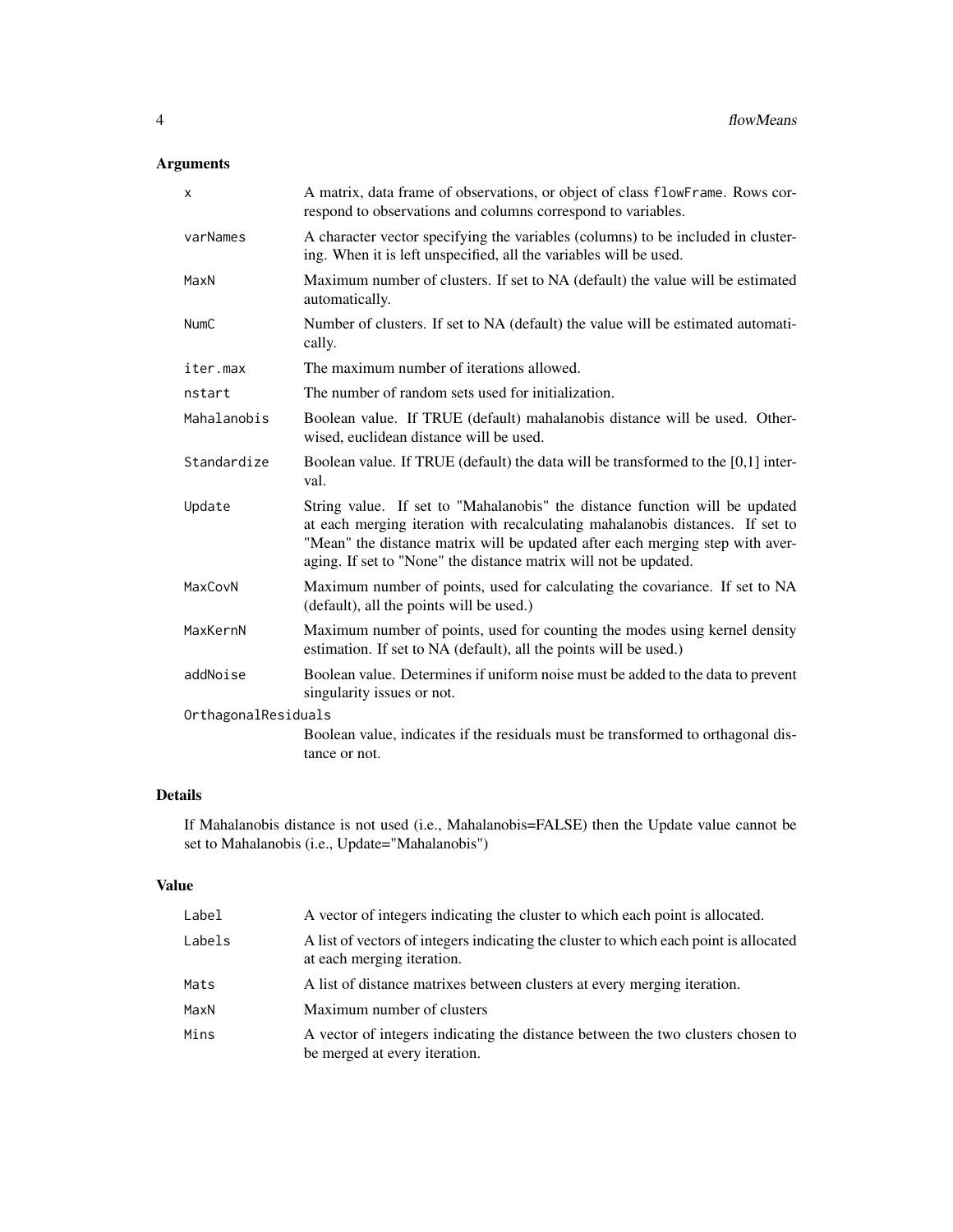<span id="page-4-0"></span>

| MinIndex | Index of the merging step that produced the final results.                                   |
|----------|----------------------------------------------------------------------------------------------|
| Line1    | First regression line used for finding the changepoint for stopping the merging<br>process.  |
| Line2    | Second regression line used for finding the changepoint for stopping the merging<br>process. |

#### Author(s)

Nima Aghaeepour

#### Examples

```
library(flowMeans)
data(x)
res <- flowMeans(x, c("FL1.H", "FL2.H", "FL3.H", "FL4.H"), MaxN=10)
plot(x[,c(3,4)], res, c("FL1.H", "FL2.H"))
```
plot *Scatterplot of Clustering Results*

#### Description

This method generates scatterplot revealing the cluster assignment.

#### Usage

```
## S4 method for signature 'ANY,Populations'
plot(x, y, varNames=NULL, ...)
## S4 method for signature 'flowFrame,Populations'
plot(x, y, varNames=NULL, ...)
```
#### Arguments

| $\mathsf{x}$            | A matrix, data frame of observations, or object of class flowFrame. This is the<br>object on which flowClust was performed.                       |
|-------------------------|---------------------------------------------------------------------------------------------------------------------------------------------------|
| У                       | Object returned from flowMeans.                                                                                                                   |
| varNames                | A character vector specifying the variables (columns) to be included in the plot.<br>When it is left unspecified, all the variables will be used. |
| $\cdot$ $\cdot$ $\cdot$ | Extra parameters that will be passed to the generic plot function                                                                                 |

#### Author(s)

Nima Aghaeepour << naghaeep@bccrc.ca>>

#### See Also

[flowMeans](#page-2-1)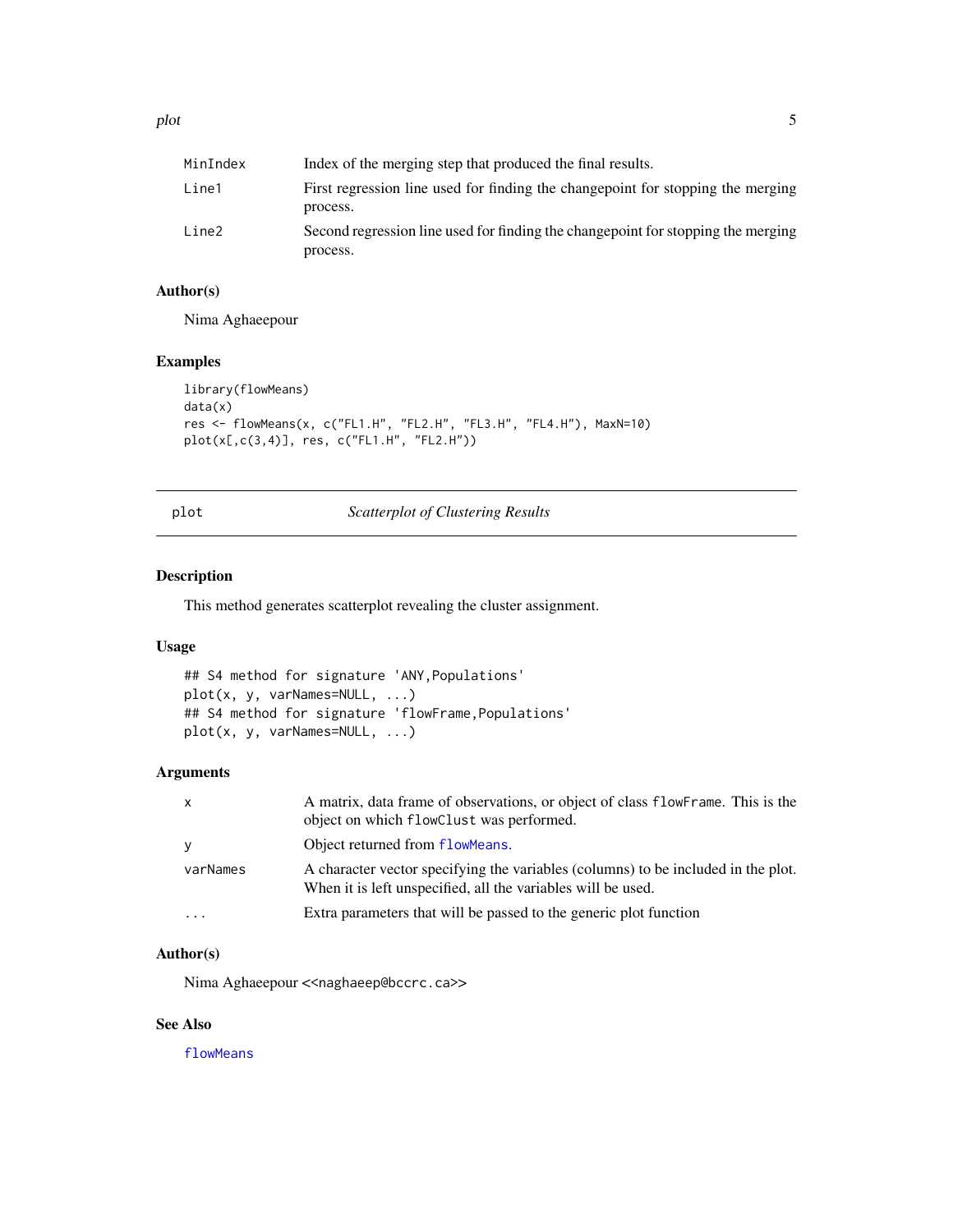#### Examples

```
library(flowMeans)
data(x)
plot(data.frame(x))
```

| M.<br>۰. | ٦<br>۰,<br>M. | × |
|----------|---------------|---|
|          |               |   |

show *Show Method for Populations Class*

#### Description

This method lists out the slots contained in a Populations object.

#### Usage

## S4 method for signature 'Populations' show(object)

#### Arguments

object Object returned from [flowMeans](#page-2-1)

#### Author(s)

Nima Aghaeepour << naghaeep@bccrc.ca>>

#### See Also

[flowMeans](#page-2-1)

summary *Summary Method for flowMeans Object*

#### Description

This method prints out various characteristics of the populations found by flowMeans.

#### Usage

```
## S4 method for signature 'Populations'
summary(object,...)
```
#### Arguments

| object   | Object returned from flowMeans. |
|----------|---------------------------------|
| $\cdots$ | Object returned from flowMeans. |

<span id="page-5-0"></span>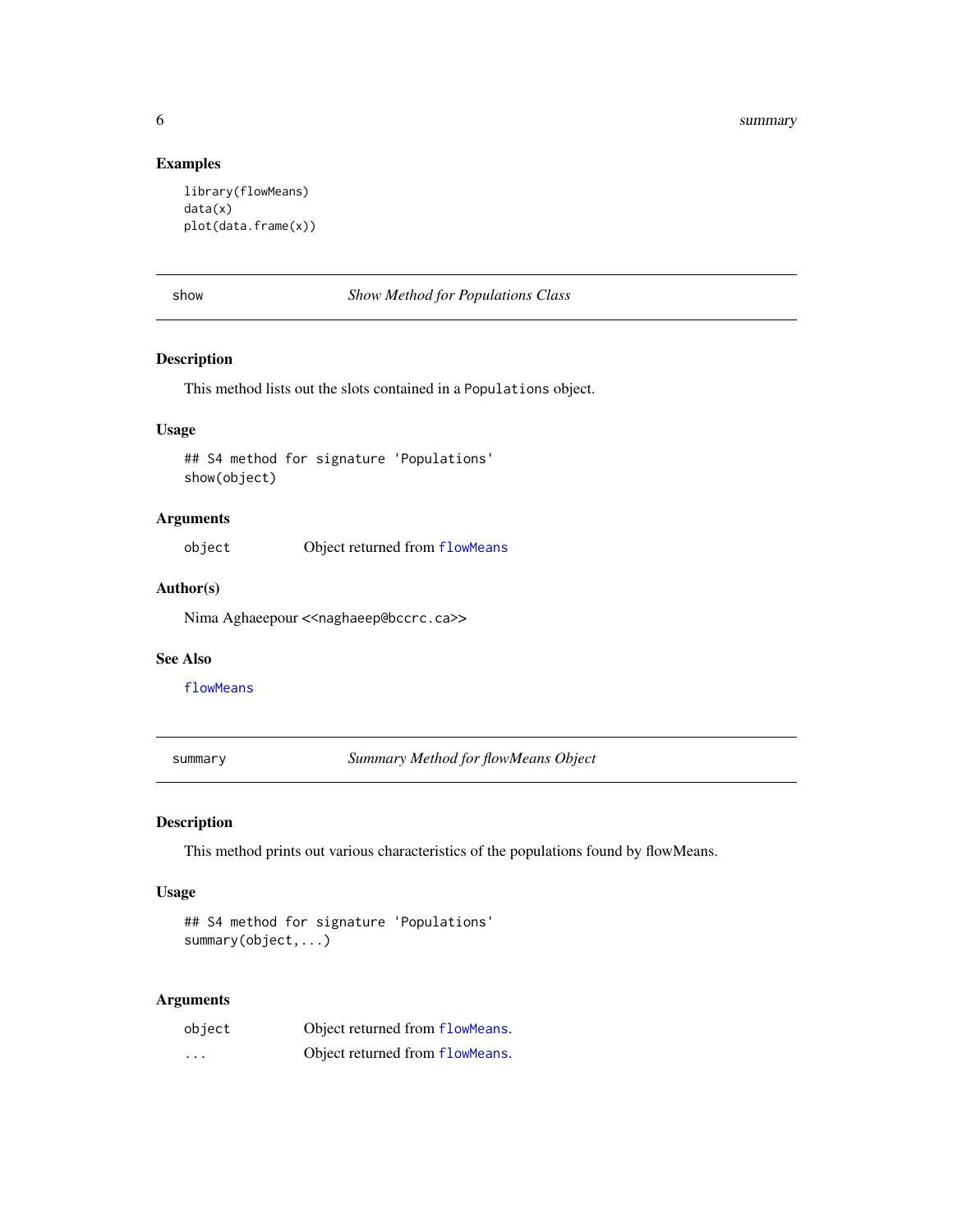#### <span id="page-6-0"></span>Details

This method prints out various characteristics of the populations found by flowMeans.

#### Author(s)

Nima Aghaeepour << naghaeep@bccrc.ca>>

#### See Also

[flowMeans](#page-2-1)

x *xSample*

#### Description

A flow cytometry sample produced for diagnosis of the Graft versus Host Disease (GvHD)

#### Usage

data(x)

#### Format

A matrix describing expression values of 6 markers and 14936 cells. Each column represents a marker and each row represents a cell.

#### Source

R.R. Brinkman, M. Gasparetto, S.J.J. Lee, A.J. Ribickas, J. Perkins, W. Janssen, R. Smiley, and C. Smith. High-content flow cytometry and temporal data analysis for defining a cellular signature of graft- versus-host disease. Biology of Blood and Marrow Transplantation, 13(6):691?700, 2007.

#### Examples

```
data(x)
## maybe str(x); plot(x)...
```